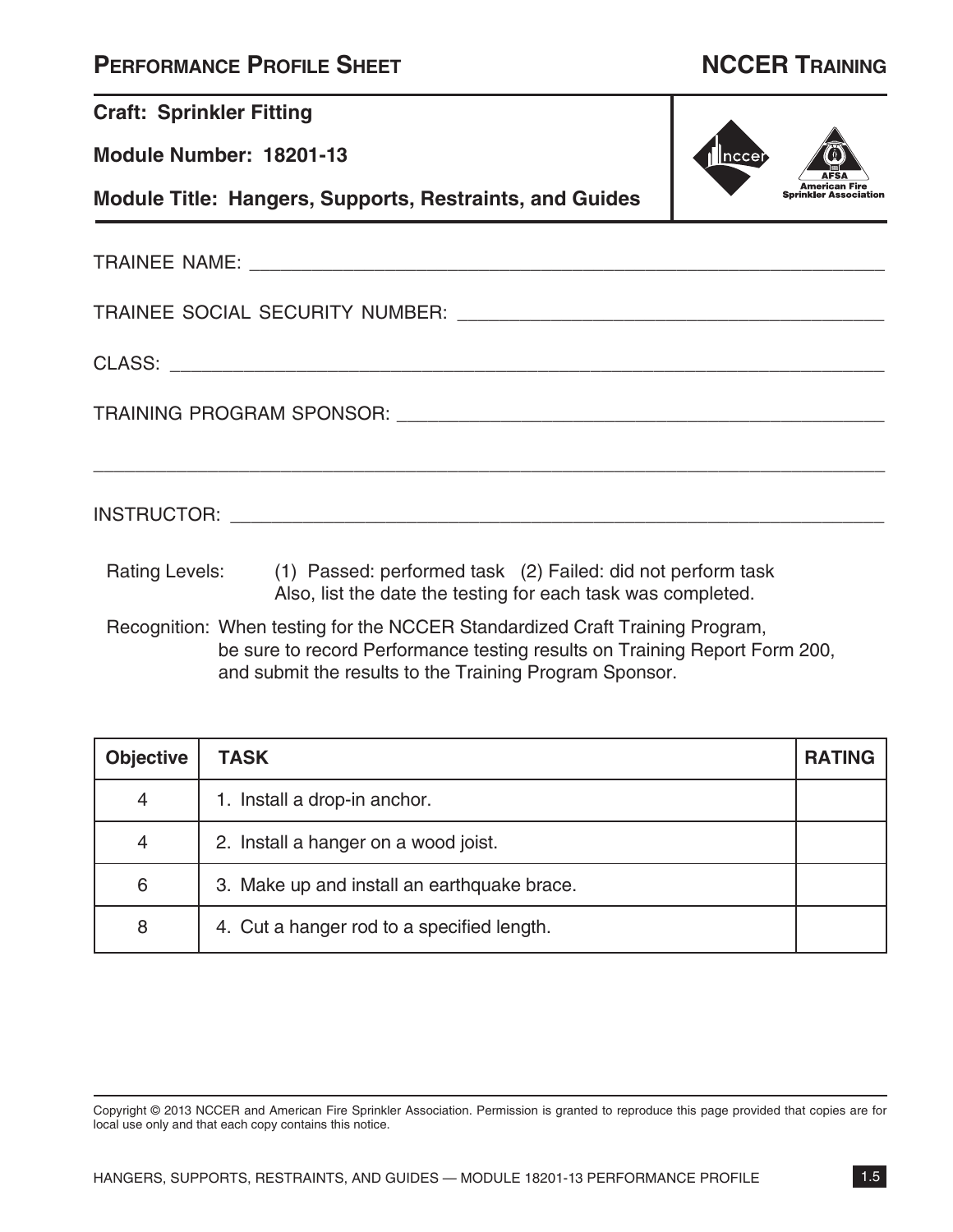|  | <b>PERFORMANCE PROFILE SHEET</b> |
|--|----------------------------------|
|--|----------------------------------|

| <b>Craft: Sprinkler Fitting</b>             |                                                                                                                                                                                                 |       |
|---------------------------------------------|-------------------------------------------------------------------------------------------------------------------------------------------------------------------------------------------------|-------|
| <b>Module Number: 18202-13</b>              |                                                                                                                                                                                                 | nccer |
| <b>Module Title: General Purpose Valves</b> | <b>Sprinkler Association</b>                                                                                                                                                                    |       |
|                                             |                                                                                                                                                                                                 |       |
|                                             |                                                                                                                                                                                                 |       |
|                                             |                                                                                                                                                                                                 |       |
|                                             |                                                                                                                                                                                                 |       |
|                                             | ,我们也不能在这里的时候,我们也不能在这里的时候,我们也不能在这里的时候,我们也不能会在这里的时候,我们也不能会在这里的时候,我们也不能会在这里的时候,我们也不                                                                                                                |       |
|                                             | Rating Levels: (1) Passed: performed task (2) Failed: did not perform task<br>Also, list the date the testing for each task was completed.                                                      |       |
|                                             | Recognition: When testing for the NCCER Standardized Craft Training Program,<br>the contract of the contract of the contract of the contract of the contract of the contract of the contract of |       |

be sure to record Performance testing results on Training Report Form 200, and submit the results to the Training Program Sponsor.

| <b>Objective</b> | <b>TASK</b>                                            | <b>RATING</b> |
|------------------|--------------------------------------------------------|---------------|
| $\overline{4}$   | 1. Install Outside Screw and Yoke (OS&Y) valves.       |               |
| 5                | 2. Install a tamper switch.                            |               |
| 6                | 3. Install butterfly grooved valves.                   |               |
| 7                | 4. Disassemble, service, and reassemble a check valve. |               |

Copyright © 2013 NCCER and American Fire Sprinkler Association. Permission is granted to reproduce this page provided that copies are for local use only and that each copy contains this notice.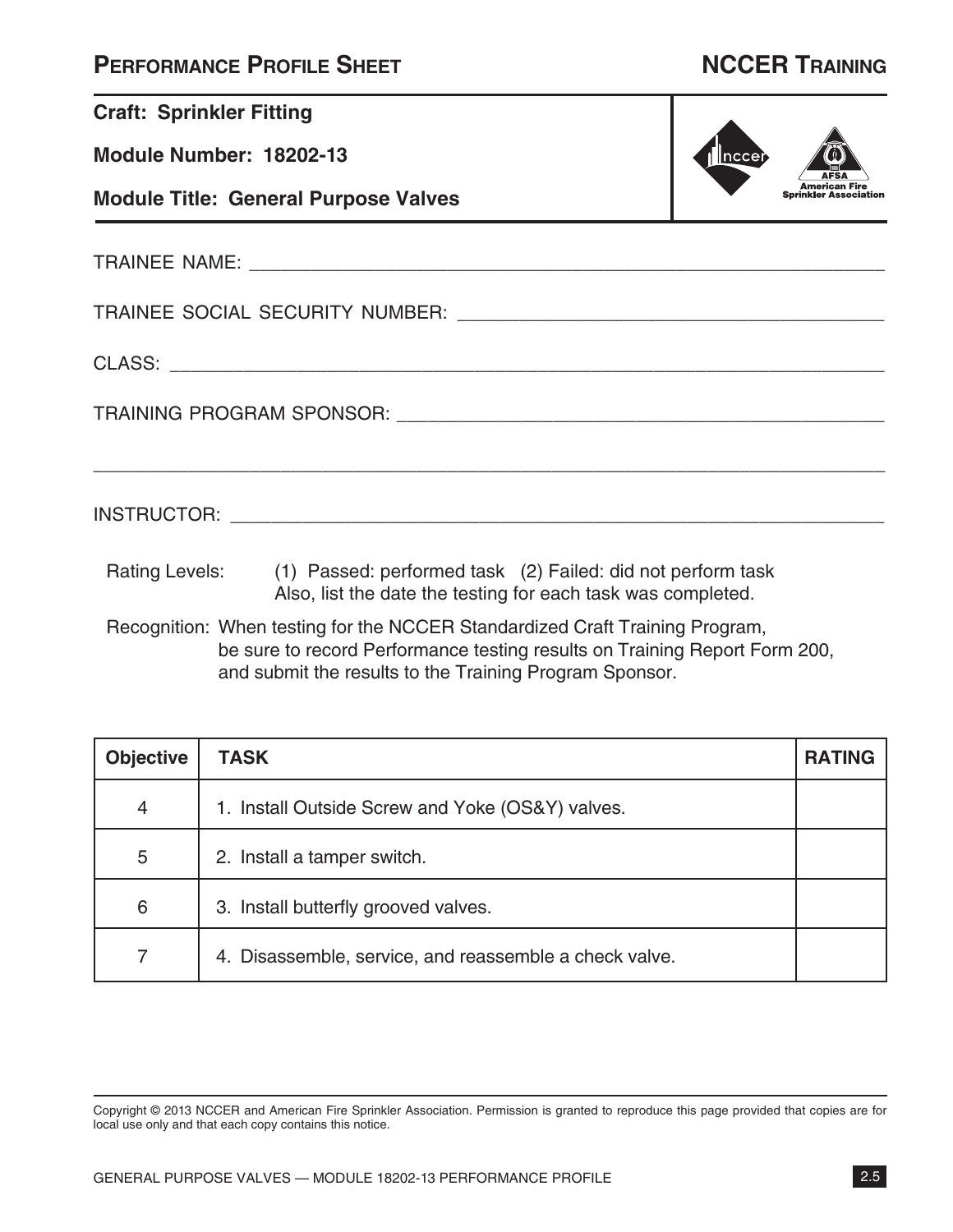| <b>PERFORMANCE PROFILE SHEET</b> |  |  |
|----------------------------------|--|--|
|----------------------------------|--|--|

## **Performance Profile Sheet NCCER Training**

| <b>Craft: Sprinkler Fitting</b>         |                                                                                                                                                            |           |                              |
|-----------------------------------------|------------------------------------------------------------------------------------------------------------------------------------------------------------|-----------|------------------------------|
| Module Number: 18203-13                 |                                                                                                                                                            | $ n$ ccer |                              |
| <b>Module Title: General Trade Math</b> |                                                                                                                                                            |           | <b>Sprinkler Association</b> |
|                                         |                                                                                                                                                            |           |                              |
|                                         |                                                                                                                                                            |           |                              |
|                                         |                                                                                                                                                            |           |                              |
|                                         |                                                                                                                                                            |           |                              |
|                                         |                                                                                                                                                            |           |                              |
|                                         | Rating Levels: (1) Passed: performed task (2) Failed: did not perform task<br>Also, list the date the testing for each task was completed.                 |           |                              |
|                                         | Recognition: When testing for the NCCER Standardized Craft Training Program,<br>be sure to record Performance testing results on Training Report Form 200, |           |                              |

and submit the results to the Training Program Sponsor.

| Objective   TASK |                         | <b>RATING</b> |
|------------------|-------------------------|---------------|
|                  | 1. Fill in a time sheet |               |

Copyright © 2013 NCCER and American Fire Sprinkler Association. Permission is granted to reproduce this page provided that copies are for local use only and that each copy contains this notice.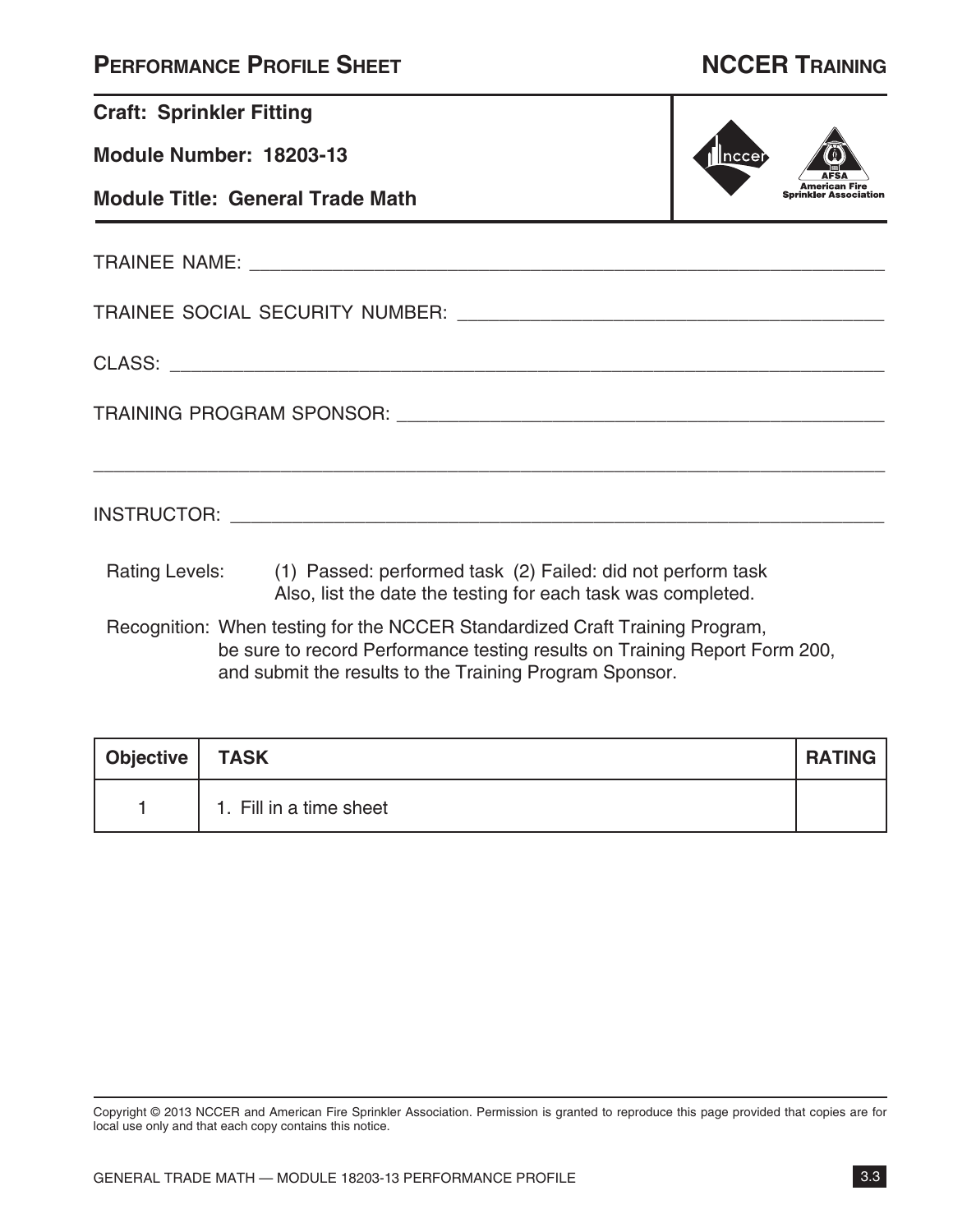| <b>PERFORMANCE PROFILE SHEET</b> |  |  |
|----------------------------------|--|--|
|----------------------------------|--|--|

| <b>Craft: Sprinkler Fitting</b> |                                                                                                                                                                                                                                                                                                                                                                              |          |  |  |  |
|---------------------------------|------------------------------------------------------------------------------------------------------------------------------------------------------------------------------------------------------------------------------------------------------------------------------------------------------------------------------------------------------------------------------|----------|--|--|--|
| Module Number: 18204-13         |                                                                                                                                                                                                                                                                                                                                                                              | $ n$ cer |  |  |  |
|                                 | <b>Module Title: Shop Drawings</b>                                                                                                                                                                                                                                                                                                                                           |          |  |  |  |
|                                 |                                                                                                                                                                                                                                                                                                                                                                              |          |  |  |  |
|                                 |                                                                                                                                                                                                                                                                                                                                                                              |          |  |  |  |
|                                 |                                                                                                                                                                                                                                                                                                                                                                              |          |  |  |  |
|                                 |                                                                                                                                                                                                                                                                                                                                                                              |          |  |  |  |
|                                 |                                                                                                                                                                                                                                                                                                                                                                              |          |  |  |  |
|                                 | Rating Levels: (1) Passed: performed task (2) Failed: did not perform task<br>Also, list the date the testing for each task was completed.<br>in the contract of the communication of the contract of the contract of the contract of the contract of the contract of the contract of the contract of the contract of the contract of the contract of the contract of the co |          |  |  |  |

Recognition: When testing for the NCCER Standardized Craft Training Program, be sure to record Performance testing results on Training Report Form 200, and submit the results to the Training Program Sponsor.

| <b>Objective</b> | <b>TASK</b>                                                                                  | <b>RATING</b> |
|------------------|----------------------------------------------------------------------------------------------|---------------|
| 5                | 1. Interpret a legend.                                                                       |               |
| 5                | 2. Calculate the number of sprinklers to be used in an installation.                         |               |
| 8                | 3. Calculate the square footage and the number of sprinklers re-<br>quired for a given area. |               |
| 10               | 4. Lay out sprinkler hanger locations.                                                       |               |

Copyright © 2013 NCCER and Research and American Fire Sprinkler Association. Permission is granted to reproduce this page provided that copies are for local use only and that each copy contains this notice.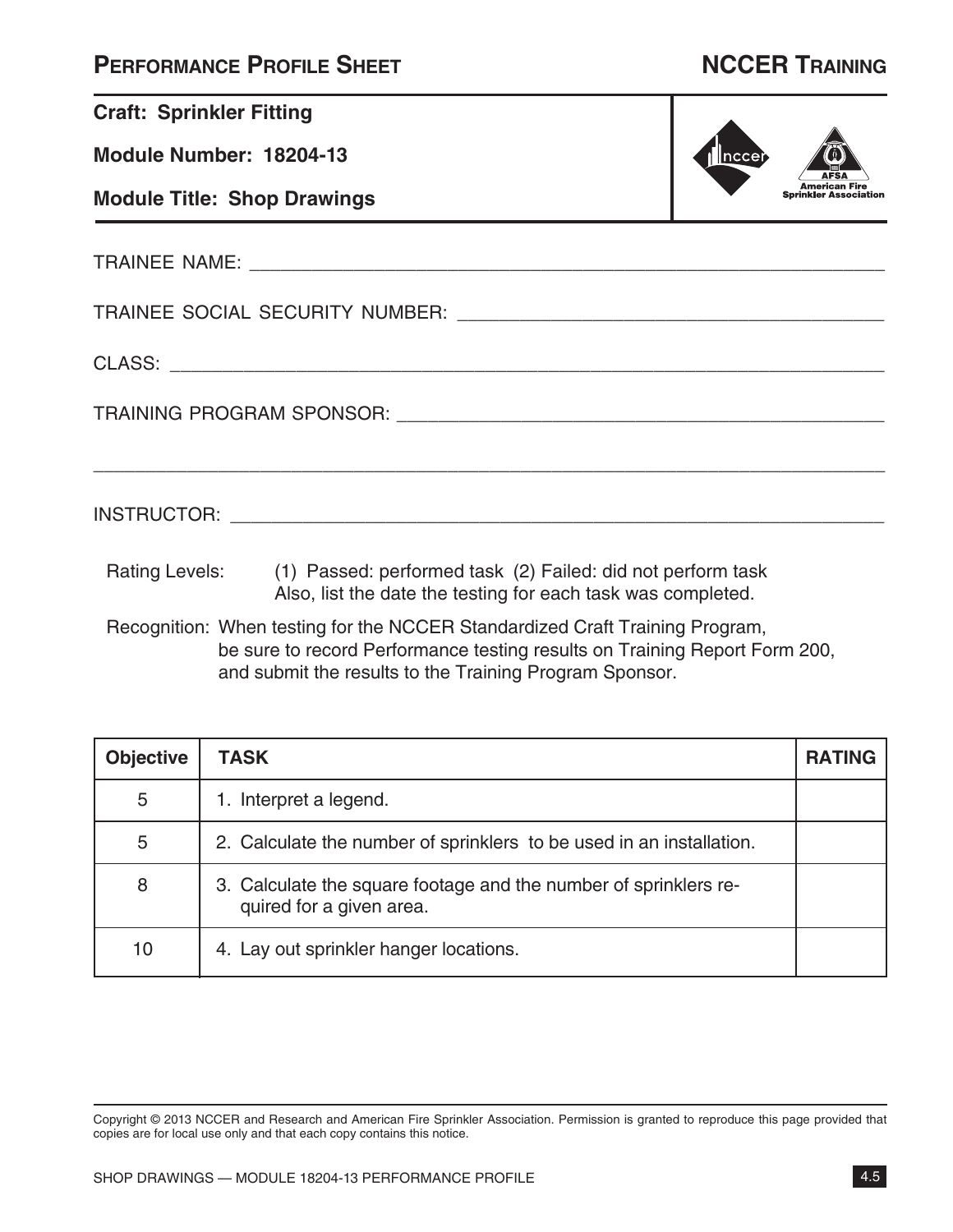|  | <b>PERFORMANCE PROFILE SHEET</b> |
|--|----------------------------------|
|--|----------------------------------|

| <b>Craft: Sprinkler Fitting</b> |                                                                                                                                            |                              |
|---------------------------------|--------------------------------------------------------------------------------------------------------------------------------------------|------------------------------|
| Module Number: 18205-13         |                                                                                                                                            | $ n$ cer                     |
|                                 | <b>Module Title: Standard Spray Fire Sprinklers</b>                                                                                        | <b>Sprinkler Association</b> |
|                                 |                                                                                                                                            |                              |
|                                 |                                                                                                                                            |                              |
|                                 |                                                                                                                                            |                              |
|                                 |                                                                                                                                            |                              |
|                                 |                                                                                                                                            |                              |
|                                 | Rating Levels: (1) Passed: performed task (2) Failed: did not perform task<br>Also, list the date the testing for each task was completed. |                              |
|                                 | Recognition: When testing for the NCCER Standardized Craft Training Program,                                                               |                              |

be sure to record Performance testing results on Training Report Form 200, and submit the results to the Training Program Sponsor.

| <b>Objective</b> | <b>TASK</b>                                                                                | <b>RATING</b> |
|------------------|--------------------------------------------------------------------------------------------|---------------|
| 2                | 1. Calculate maximum coverage area of standard sprinklers for vari-<br>ous occupancies.    |               |
| 3                | 2. Calculate spacing using the small room rule.                                            |               |
| 5                | 3. Calculate the maximum spacing of sidewall sprinklers using the<br>protection area rule. |               |

Copyright © 2013 NCCER and American Fire Sprinkler Association. Permission is granted to reproduce this page provided that copies are for local use only and that each copy contains this notice.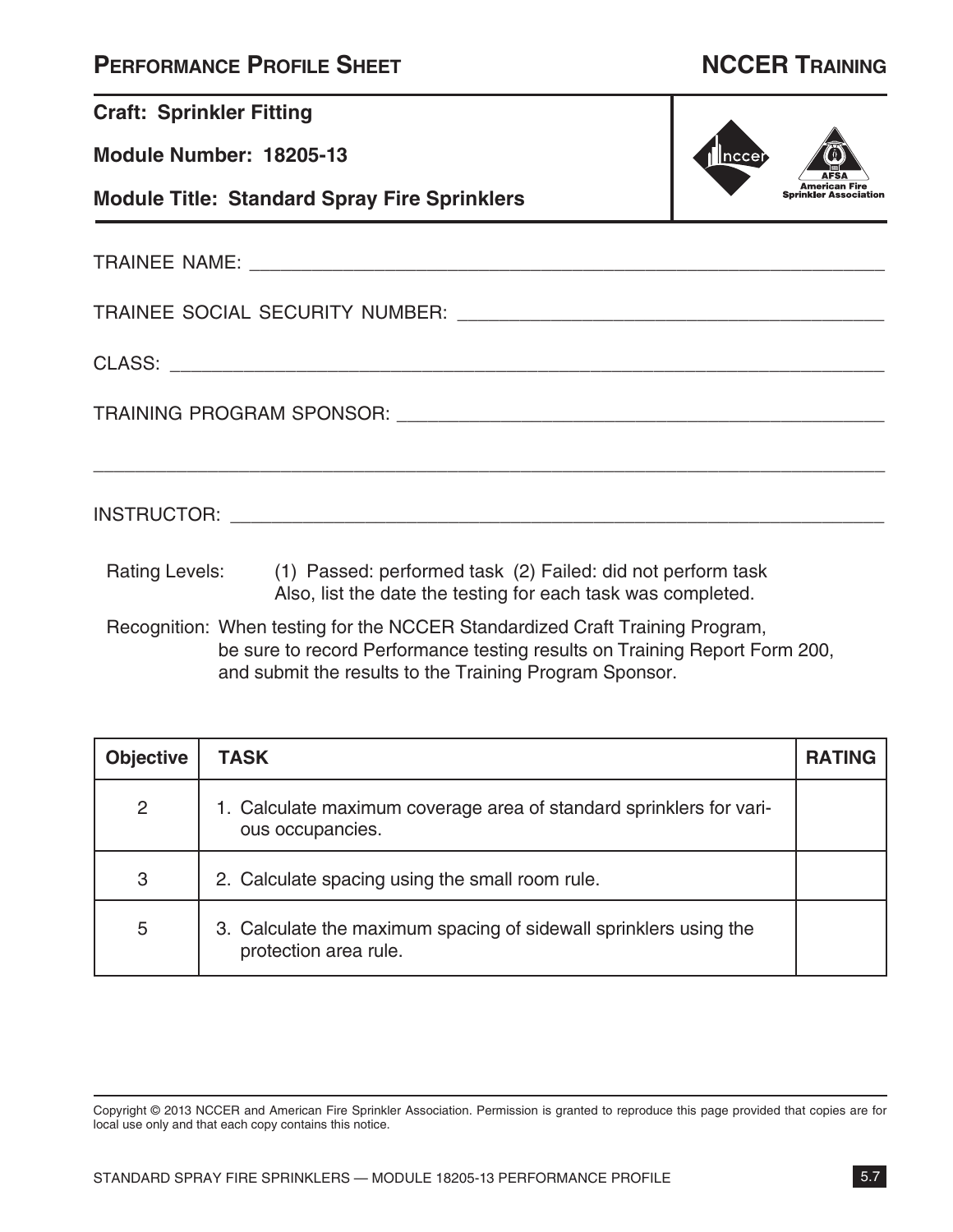|  | <b>PERFORMANCE PROFILE SHEET</b> |
|--|----------------------------------|
|--|----------------------------------|

| <b>Craft: Sprinkler Fitting</b> |                                                                                                                                            |       |
|---------------------------------|--------------------------------------------------------------------------------------------------------------------------------------------|-------|
| Module Number: 18206-13         |                                                                                                                                            | nccei |
|                                 | <b>Module Title: Wet Fire Sprinkler Systems</b>                                                                                            |       |
|                                 |                                                                                                                                            |       |
|                                 |                                                                                                                                            |       |
|                                 |                                                                                                                                            |       |
|                                 |                                                                                                                                            |       |
|                                 | ,我们也不能在这里的人,我们也不能在这里的人,我们也不能在这里的人,我们也不能在这里的人,我们也不能在这里的人,我们也不能在这里的人,我们也不能在这里的人,我们也                                                          |       |
|                                 | Rating Levels: (1) Passed: performed task (2) Failed: did not perform task<br>Also, list the date the testing for each task was completed. |       |
|                                 | Recognition: When testing for the NCCER Standardized Craft Training Program,                                                               |       |

be sure to record Performance testing results on Training Report Form 200, and submit the results to the Training Program Sponsor.

| <b>Objective</b> | <b>TASK</b>                                                  | <b>RATING</b> |
|------------------|--------------------------------------------------------------|---------------|
| $\overline{2}$   | 1. Trim an alarm check valve and replace the faceplate.      |               |
| $\overline{4}$   | 2. Install a flow switch and set the retard device.          |               |
| 8                | 3. Perform a hydrostatic test using a pump.                  |               |
| 10               | 4. Calculate the specific gravity of an antifreeze solution. |               |
| 11               | 5. Complete a contractor's material and test certificate.    |               |
| 12 <sub>2</sub>  | 6. Identify a faulty pressure gauge and replace it.          |               |

Copyright © 2013 NCCER and American Fire Sprinkler Association. Permission is granted to reproduce this page provided that copies are for local use only and that each copy contains this notice.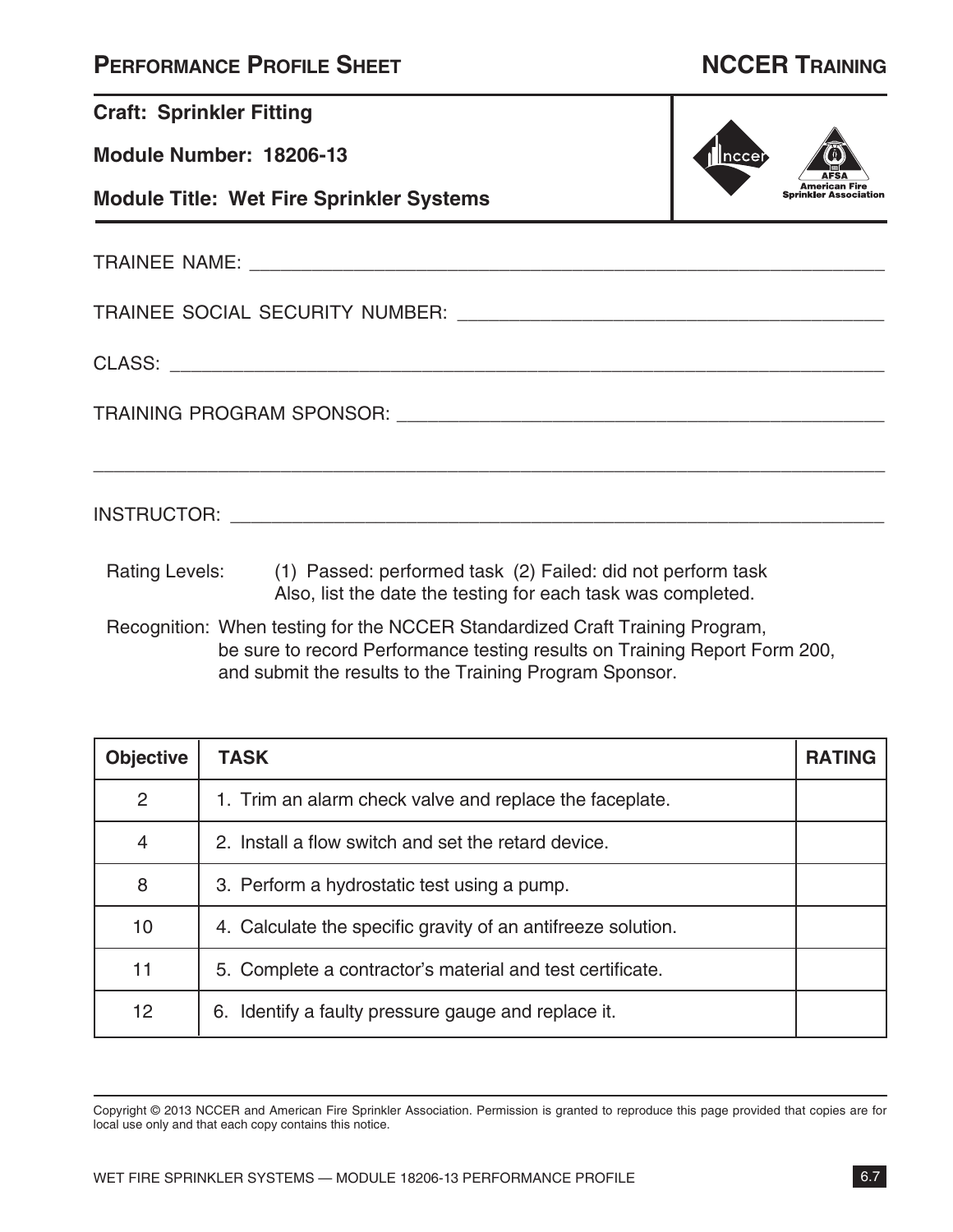### **Performance Profile Sheet (Page 1 of 2) NCCER Training**

American Fire<br>Sprinkler Association

∥ncc∈

| <b>Craft: Sprinkler Fitting</b> |  |
|---------------------------------|--|
|                                 |  |

**Module Number: 18207-13**

**Module Title: Dry-Pipe Systems**

TRAINEE NAME: \_\_\_\_\_\_\_\_\_\_\_\_\_\_\_\_\_\_\_\_\_\_\_\_\_\_\_\_\_\_\_\_\_\_\_\_\_\_\_\_\_\_\_\_\_\_\_\_\_\_\_\_\_\_\_\_\_\_\_\_\_

TRAINEE SOCIAL SECURITY NUMBER: \_\_\_\_\_\_\_\_\_\_\_\_\_\_\_\_\_\_\_\_\_\_\_\_\_\_\_\_\_\_\_\_\_\_\_\_\_\_\_\_\_

CLASS: \_\_\_\_\_\_\_\_\_\_\_\_\_\_\_\_\_\_\_\_\_\_\_\_\_\_\_\_\_\_\_\_\_\_\_\_\_\_\_\_\_\_\_\_\_\_\_\_\_\_\_\_\_\_\_\_\_\_\_\_\_\_\_\_\_\_\_\_

TRAINING PROGRAM SPONSOR: \_\_\_\_\_\_\_\_\_\_\_\_\_\_\_\_\_\_\_\_\_\_\_\_\_\_\_\_\_\_\_\_\_\_\_\_\_\_\_\_\_\_\_\_\_\_\_

INSTRUCTOR: \_\_\_\_\_\_\_\_\_\_\_\_\_\_\_\_\_\_\_\_\_\_\_\_\_\_\_\_\_\_\_\_\_\_\_\_\_\_\_\_\_\_\_\_\_\_\_\_\_\_\_\_\_\_\_\_\_\_\_\_\_\_\_

Rating Levels: (1) Passed: performed task (2) Failed: did not perform task Also, list the date the testing for each task was completed.

Recognition: When testing for the NCCER Standardized Craft Training Program, be sure to record Performance testing results on Training Report Form 200, and submit the results to the Training Program Sponsor.

\_\_\_\_\_\_\_\_\_\_\_\_\_\_\_\_\_\_\_\_\_\_\_\_\_\_\_\_\_\_\_\_\_\_\_\_\_\_\_\_\_\_\_\_\_\_\_\_\_\_\_\_\_\_\_\_\_\_\_\_\_\_\_\_\_\_\_\_\_\_\_\_\_\_\_\_

| <b>Objective</b> | <b>TASK</b>                                                         | <b>RATING</b> |
|------------------|---------------------------------------------------------------------|---------------|
| 15               | 1. Fill out an Aboveground Test Certificate for a hydrostatic test. |               |
| 3                | 2. Install pressure gauges on an alarm valve.                       |               |
| 6                | 3. Perform an installation of an accelerator.                       |               |
| 9                | 4. Calculate pitch for dry-pipe systems.                            |               |
| 14               | 5. Connect an air compressor to a dry-pipe system.                  |               |

### *continued*

Copyright © 2013 NCCER and American Fire Sprinkler Association. Permission is granted to reproduce this page provided that copies are for local use only and that each copy contains this notice.